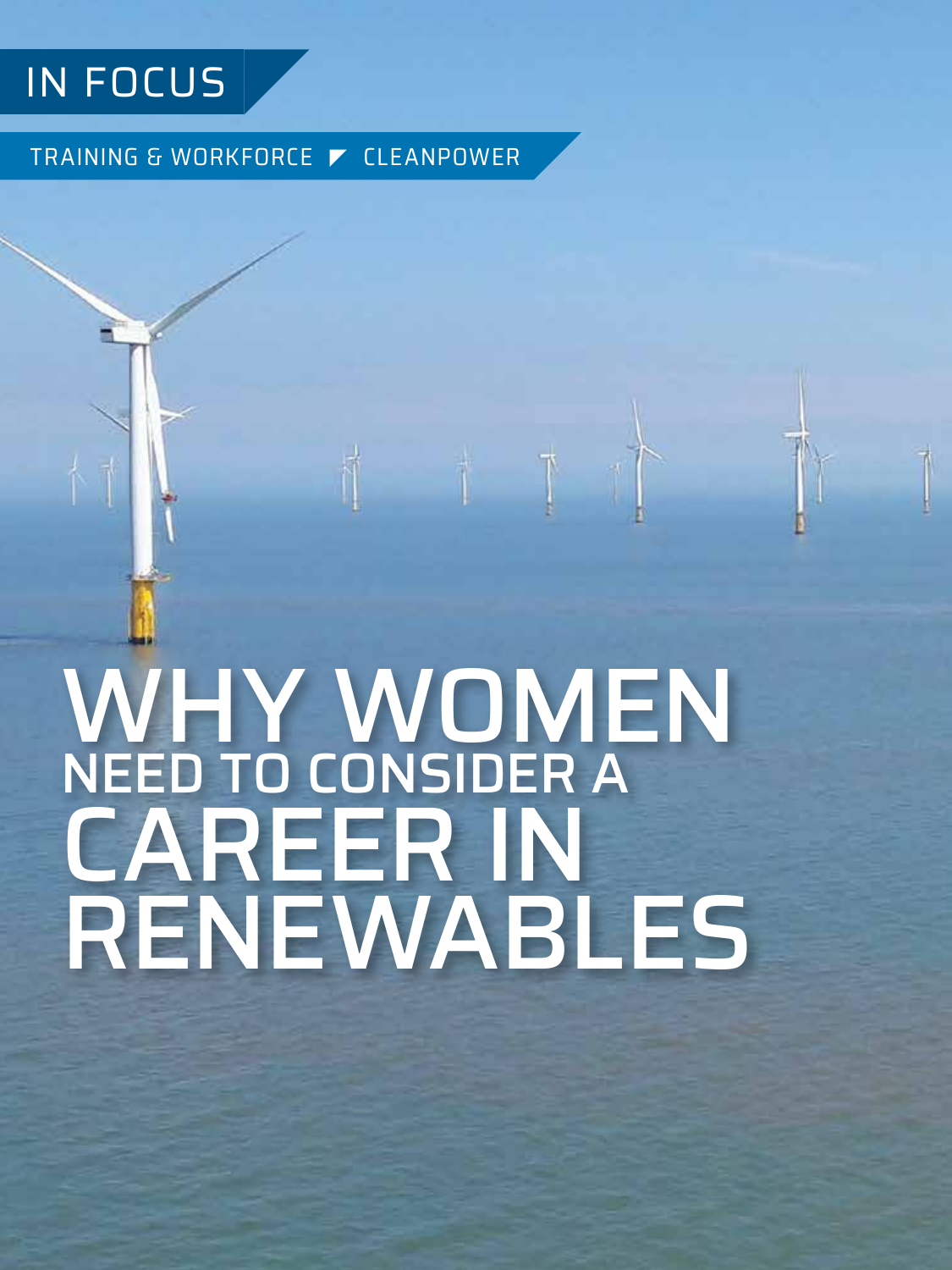*From young people to prosperous adults, the industry is proactively supporting the success of women who celebrate an interest in renewable energy.*

**By ROTOS 360**

and balance ender equality in the workplace is an increasingly pertinent issue. Across industries, there appears to be a continued imbalance with regards to the success of women in professional roles, including the renewables sector. Fortunately, this inequality has been met with a determination among energy experts to create a more welcoming and balanced working environment. As our efforts to create a professional culture that's unaffected by gender grow, 2020 could represent a significant turning point within the world of renewables.

The persistent nature of this gender imbalance is evident in recent findings obtained by The International Renewable Energy Agency (IRENA)[1]. This report, entitled "Renewable Energy: A Gender Perspective," summarizes findings from 2,500 respondents working in the energy sector across 144 countries. These results suggest women represent a mere 32 percent of full-time employees in the renewable energy sector. To tackle this disappointing finding, energy experts have placed a renewed emphasis on gender equality. From young people to prosperous adults, the industry is proactively supporting the success of women who celebrate an interest in renewable energy. As it has been reported that "encouraging women into STEM careers will fundamentally change our capability as a country" and that the "industry needs to be more flexible,"[2] this certainly appears to be a hot topic.

#### ENCOURAGEMENT NEEDED

Women must be encouraged to pursue their professional aspirations, no matter the industry in question. From our school years to the experiences we accumulate later in life, the renewables sector must show all women and girls a balanced and accepting approach to recruitment and leadership. Fortunately, a number of companies are embracing this new approach with open arms, leading the way for a pivotal industry transition throughout 2020.

One company fronting this gender equality focus is Rotos 360. Rotos 360 uses the latest innovations available to identify and repair damage, excessive wear, and other potential issues that affect wind-turbine blades. Working to support some of the largest wind-turbine farms across the U.K. and beyond, Rotos 360 is propelling this mission

The renewables sector must show all women and girls a balanced and accepting approach to recruitment and leadership. (Courtesy: Rotos 360)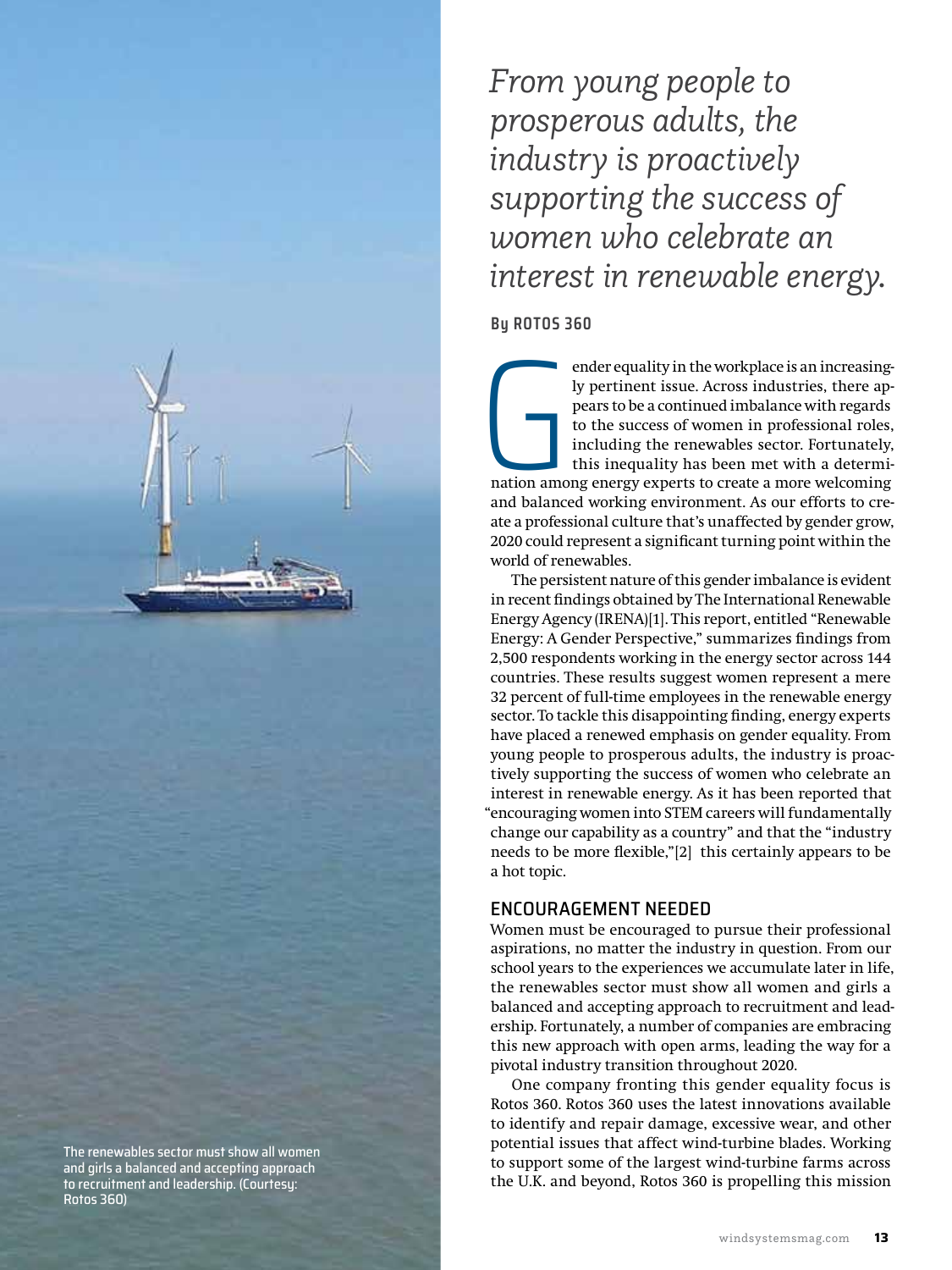throughout the energy sector. Taking responsibility for their contribution to the industry's growth, Rotos 360 is setting an example for fellow organizations that hope to stand behind women in the industry.

From encouraging young people to pursue STEM-based careers to celebrating the achievements of their female em-



Sarah Lancaster, Rotos 360's business development manager, has quickly become a flourishing leader within the company, using her understanding of energy and her incredible work ethic to become the co-founders' go-to source of support. (Courtesy: Rotos 360)

ployees, Rotos 360 has a passion for equality. For example, they are tremendously proud to support the ongoing successes of Sarah Lancaster, the company's business development manager. Lancaster has quickly become a flourishing leader within Rotos 360, using her exceptional understanding of energy and her incredible work ethic to become the co-founders' go-to source of support. Only by encouraging

the success of women, and recognizing their achievements, will we see real, conceivable change.

Lancaster is also a determined advocate for female equality in her own right. Speaking to young women on a regular basis to support their dreams while passionately working to develop her own hands-on skillset, attending rig-

> orous training sessions surrounding matters such as "working at height," Lancaster is an exceptional example of female empowerment within the energy sector. To amplify Rotos 360's message and support gender equality in the workplace, Lancaster discusses her experiences as a professional in a previously male-dominated sector:

> "Since beginning my career in renewables, I have been involved in business development, focusing largely on operations and maintenance," Lancaster said. "However, I have simultaneously learned a huge amount about the entire business landscape, developing my understanding of various aspects of the energy sector. My experience in renewables is now comprehensive and strategic, as my practical knowledge includes topics such as what an 'Energy Yield Analysis' entails and the effects of leading-edge erosion on a turbine blade. I enjoy every day spent in the energy sector because they vary greatly; my weeks are never predictable or mundane, and it is this variety that allows me to thrive."

#### DIMINISHING STEREOTYPES

"The energy sector has been historically dominated by men, a stereotype that risks deterring women from pursuing renewables-based careers," she said. "They might feel that if they're under-represented, the opportunities available to them would be comparatively less. However, I have found unrestricted success within the energy sector, an accomplishment that I connect with my ability to develop prosperous business relationships. Through accumulating an extensive network of tal-

ented, trusted experts, I have become a reputable liaison to a variety of loyal customers and partners. I can also reliably emphasize that this success has not been affected, to any extent, by my gender. I have come to learn first-hand that the appreciated qualities within this industry are determination, enthusiasm, and reliability, no matter who you are or what you look like."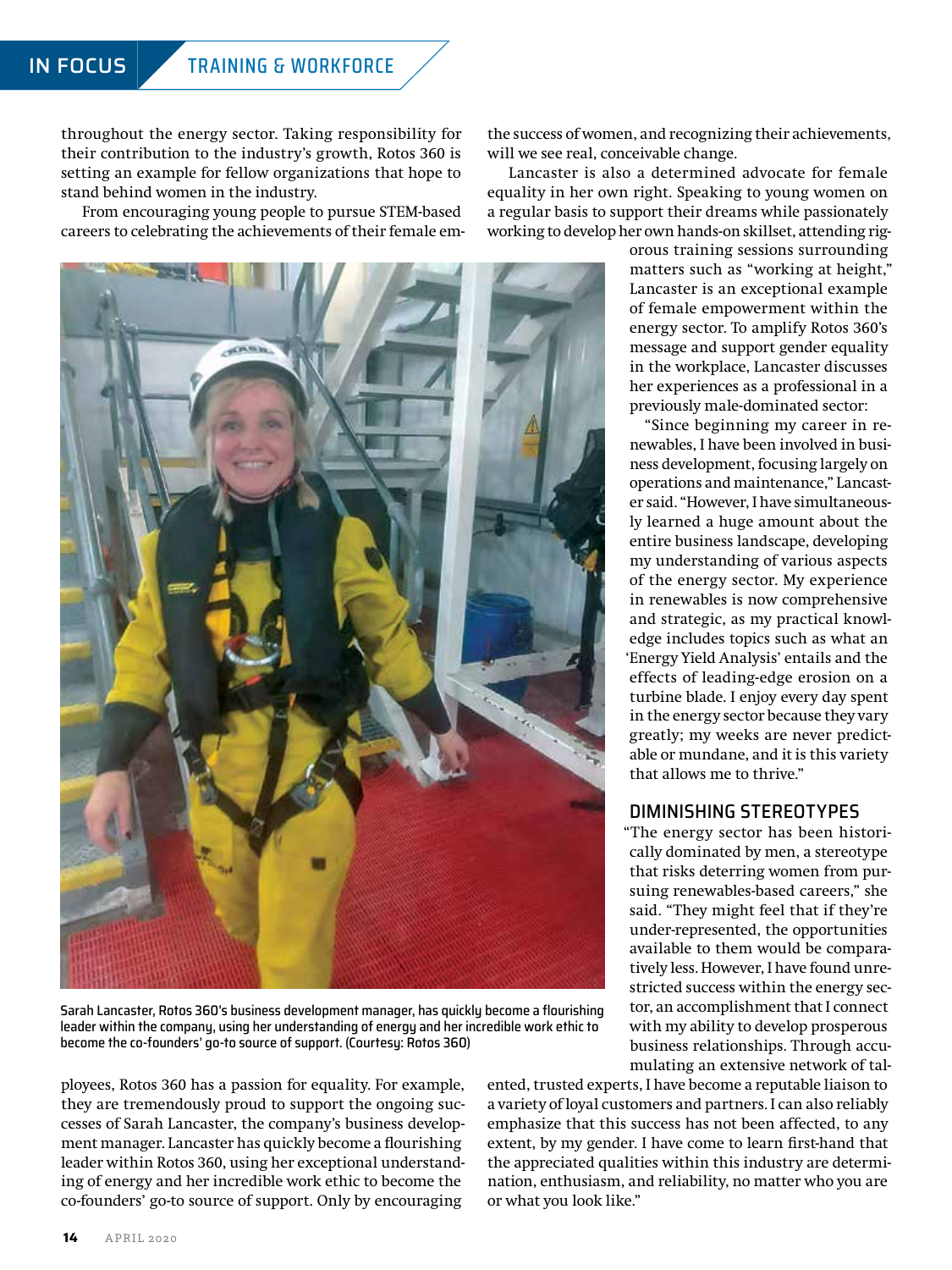"I started working at Natural Power in 2013, and I was pleasantly surprised to find that whilst men did fulfil many of the industry's senior roles, women were also finding success in prosperous positions," Lancaster said. "From ornithologists to senior project managers, I witnessed their accomplishments and saw how they were becoming influential leaders. This experience drove me to set even higher goals for myself. I am extremely proud to work for a company that shares this determination to support female experts; Rotos 360 enables me to share this message however possible, for example, by attending events, extending my skills via training, and more."

#### VARIED INDUSTRY ROLES

"I have equally found that despite the stereotypes often imposed on industries like the energy sector, female success is not restricted to any particular roles," she said. "I work with women who love working as rope access blade technicians, ecological consultants, and UXO managers, for example. We are by no means limited to office-based positions. By saying farewell to outdated assumptions and continuing to stand behind both men and women who show the commitment required to succeed in this industry, we can create an equal and exciting space for talented professionals."

"Of course, as we experience continued progress, we will naturally welcome an increasing number of women into the sector," Lancaster said. "However, this triumph isn't coincidental; we are experiencing a critical tipping point in Britain's energy transition, facilitating the employment of even more skilled professionals — gender regardless. If you are hoping to find success in a role that simultaneously supports the environment, then the energy sector could be the perfect fit for you."

#### DAILY CHALLENGES

"Driving sustainability is an indisputable benefit lying behind renewables-based professions," she said. "However, there are a number of other advantages that Rotos 360 is determined to showcase to any interested women. For example, I have found that a career in renewables has allowed me to challenge myself on a daily basis. I have never dreaded Monday mornings and find the number of successful women within this industry, for example Claire Mack, the CEO at Scottish Renewables; Melanie Onn, the recently appointed deputy CEO of Renewable U.K.; Lindsay McQuade, the CEO of ScottishPower Renewables; and Juliet Davenport, chief executive of Good Energy, to be personally inspiring. Being surrounded by women who are leading the way for female leaders certainly leaves me feeling excited for the future."

"In 10 years' time, the renewables industry is going to be booming," Lancaster said. "An international interest in renewable energy and sustainability is becoming increasingly significant; we are experiencing a global transformation, and I cannot wait to see how our sector changes over the next decade. As an industry, we are collaborative and welcoming; we all support one another's successes. However,



windsystemsmag.com **15**